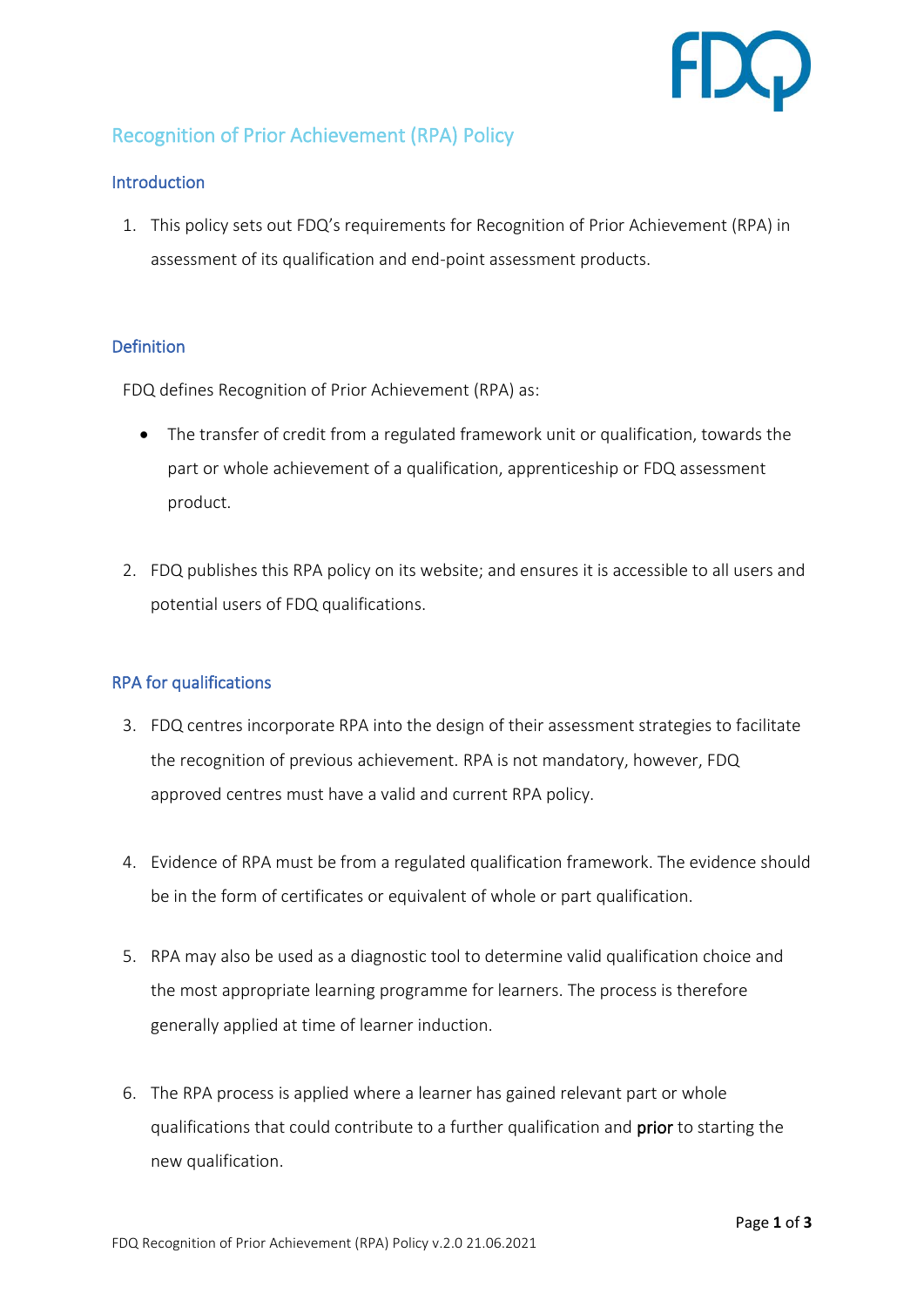

RPA can be applied to whole or part qualifications. FDQ qualifications include some where RPA can be applied to support specific qualification achievement. For example the FDQ Level 2 Award in HACCP Based Food Safety Systems in Manufacturing requires achievement of two units of assessment: food safety and HACCP. Prior achievement of either unit, via FDQ or other awarding organisation can be used as evidence of RPA towards achievement of the full FDQ Level 2 Award in HACCP Based Food Safety Systems in Manufacturing.

- 7. Evidence of RPA must be recorded and stored with learner assessment records for a minimum of 3 years. It is expected that the requirements for the collation of evidence as part of a RPA process meet the rigour established in FDQ requirements for other qualifications. Documented RPA decisions must be available to centre internal quality assurance procedures and FDQ at any time including during FDQ external quality assurance activities.
- 8. The RPA process does not allow specified qualification summative assessments to be avoided e.g. examinations, observations of learner performance practical/theory tests or assignments, where a learner has evidenced RPA.
- 9. RPA can be used to contribute towards a qualification or part qualification, unit or part unit, learning outcome or assessment criteria. Evidence collated as RPA must be assessed against the specified qualification learning outcomes and assessment criteria. Where evidence is valid, accurate, sufficient, consistent and reliable, attainment can be claimed solely on the basis of RPA achievement. However, where RPA evidence contributes to part achievement of a unit or qualification additional assessment evidence is needed. Specific qualification assessment strategies must be adhered to. All learners presenting evidence from past achievements must also be able to demonstrate currency of achievement.